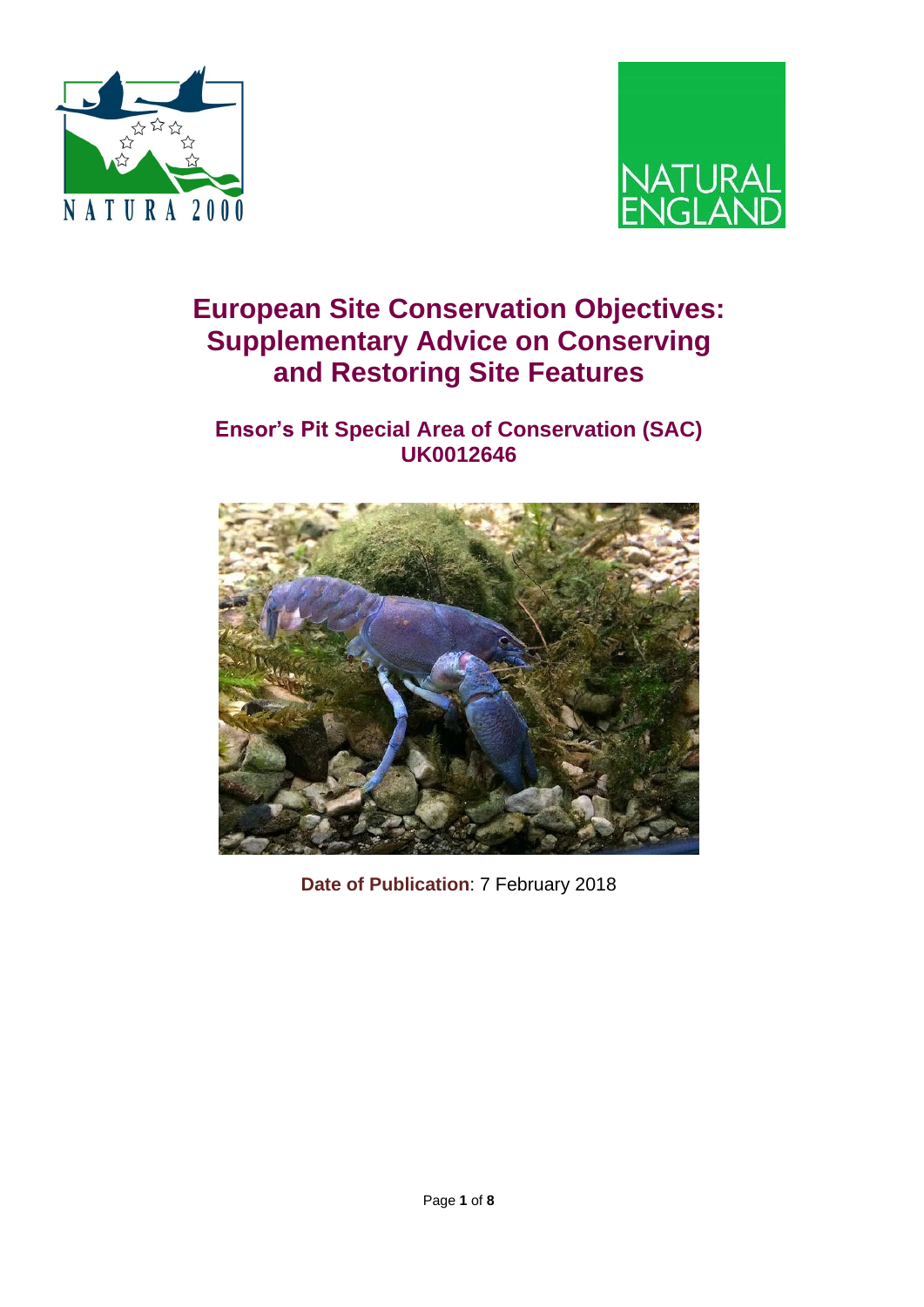### **About this document**

This document provides Natural England's supplementary advice about the European Site Conservation Objectives relating to Ensor's Pool SAC. This advice should therefore be read together with the SAC Conservation Objectives available [here.](http://publications.naturalengland.org.uk/file/5267179054563328)

You should use the Conservation Objectives, this Supplementary Advice and any case-specific advice given by Natural England when developing, proposing or assessing an activity, plan or project that may affect this site'

This Supplementary Advice to the Conservation Objectives presents attributes which are ecological characteristics of the designated species and habitats within a site. The listed attributes are considered to be those that best describe the site's ecological integrity and which, if safeguarded, will enable achievement of the Conservation Objectives. Each attribute has a target which is either quantified or qualitative depending on the available evidence. The target identifies as far as possible the desired state to be achieved for the attribute.

The tables provided below bring together the findings of the best available scientific evidence relating to the site's qualifying features, which may be updated or supplemented in further publications from Natural England and other sources. The local evidence used in preparing this supplementary advice has been cited. The references to the national evidence used are available on request. Where evidence and references have not been indicated, Natural England has applied ecological knowledge and expert judgement. You may decide to use other additional sources of information.

In many cases, the attribute targets shown in the tables indicate whether the current objective is to 'maintain' or 'restore' the attribute. This is based on the best available information, including that gathered during monitoring of the feature's current condition. As new information on feature condition becomes available, this will be added so that the advice remains up to date.

The targets given for each attribute do not represent thresholds to assess the significance of any given impact in Habitats Regulations Assessments. You will need to assess this on a case-by-case basis using the most current information available.

Some, but not all, of these attributes can also be used for regular monitoring of the actual condition of the designated features. The attributes selected for monitoring the features, and the standards used to assess their condition, are listed in separate monitoring documents, which will be available from Natural England.

These tables do not give advice about SSSI features or other legally protected species which may also be present within the European Site.

**If you have any comments or queries about this Supplementary Advice document please contact your local Natural England adviser or email [HDIRConservationObjectivesNE@naturalengland.org.uk](mailto:HDIRConservationObjectivesNE@naturalengland.org.uk)**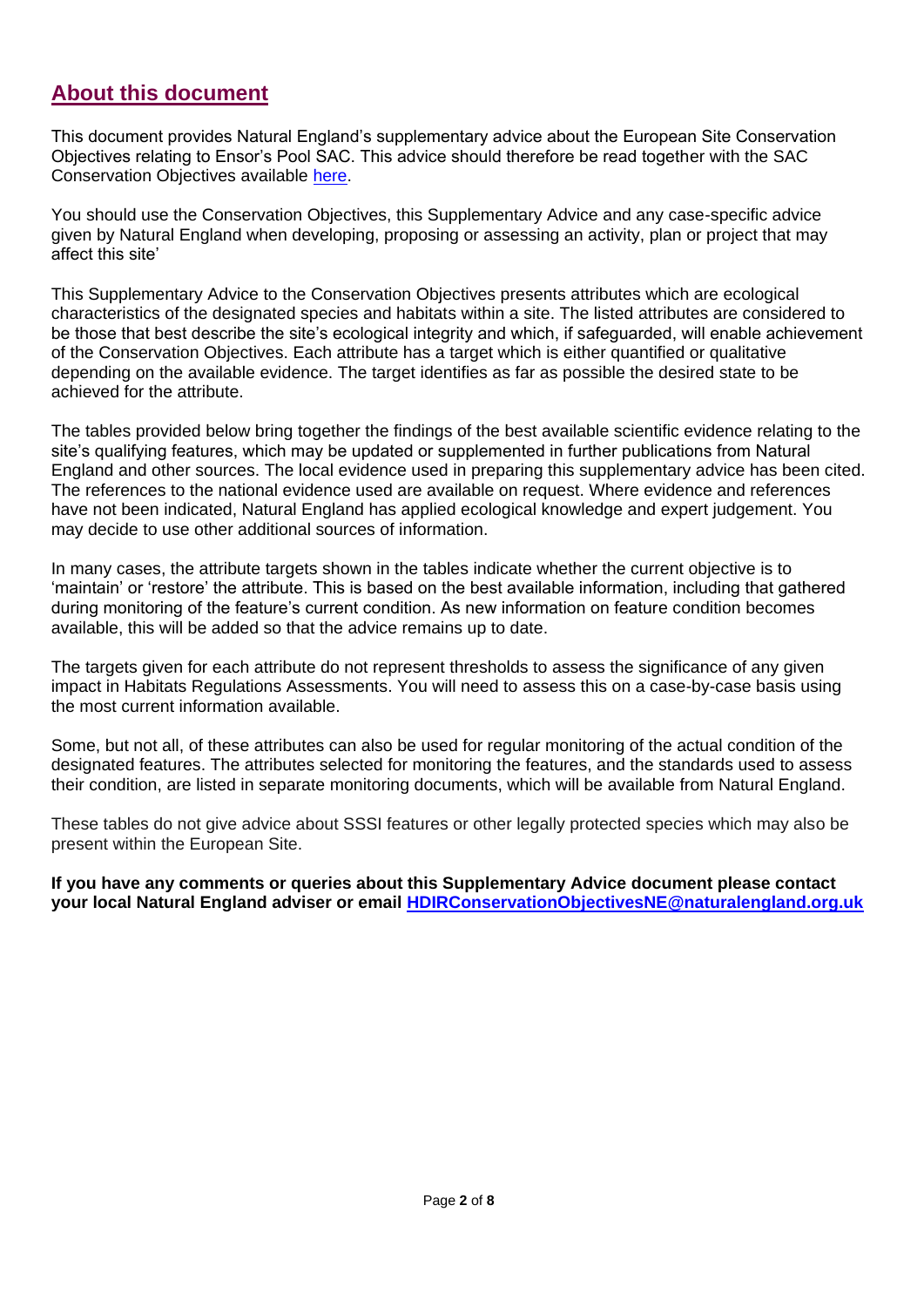# **About this site**

### **European Site information**

| <b>Name of European Site</b>                                                                   | Ensor's Pool Special Area of Conservation (SAC)                                                                                |  |  |
|------------------------------------------------------------------------------------------------|--------------------------------------------------------------------------------------------------------------------------------|--|--|
| Location                                                                                       | Warwickshire                                                                                                                   |  |  |
| Site maps                                                                                      | The designated boundary of this site can be viewed here on the<br><b>MAGIC</b> website                                         |  |  |
| <b>Designation Date</b><br>January 1996                                                        |                                                                                                                                |  |  |
| <b>Qualifying Features</b>                                                                     | See section below                                                                                                              |  |  |
| <b>Designation Area</b>                                                                        | 3.86 hectares                                                                                                                  |  |  |
| <b>Designation Changes</b>                                                                     | n/a                                                                                                                            |  |  |
| <b>Feature Condition Status</b>                                                                | Details of the feature condition assessments made at this site can be<br>found using Natural England's Designated Sites System |  |  |
| <b>Names of component</b><br><b>Sites of Special Scientific</b><br><b>Interest (SSSIs)</b>     | Ensor's Pool SSSI                                                                                                              |  |  |
| <b>Relationship with other</b><br><b>European or International</b><br><b>Site designations</b> | n/a                                                                                                                            |  |  |

#### **Site background and geography**

Ensor's Pool lies on the western edge of Nuneaton in the north of Warwickshire and formed in an abandoned clay pit. It is about 220 metres long, 50 metres wide with an average depth of eight metres and is fed by groundwater. The pool overlies Etruria Marl which was extracted for brickmaking earlier this century.

Ensor's Pool is associated with an exceptionally large population of native white-clawed crayfish *Austropotamobius pallipes* estimated at 50,000 individuals.

The pool has some marginal vegetation of hard rush *Juncus inflexus,* common spike-rush *Eleocharis palustris,* water horsetail *Equisetum fluviatile* and lesser bulrush *Typha angustifolia,* which is rare in Warwickshire. Water plants include spiked water-milfoil *Myriophyllum spicatum* and broad-leaved pondweed *Potamogeton natans.*

Ensor's Pool also supports a number of dragonflies and damselflies including the emperor dragonfly *Anax imperator,* the azure damselfly *Coenagrion puella* and the large red damselfly *Pyrrhosoma nymphula.* The pool is surrounded by areas of scrub and grassland.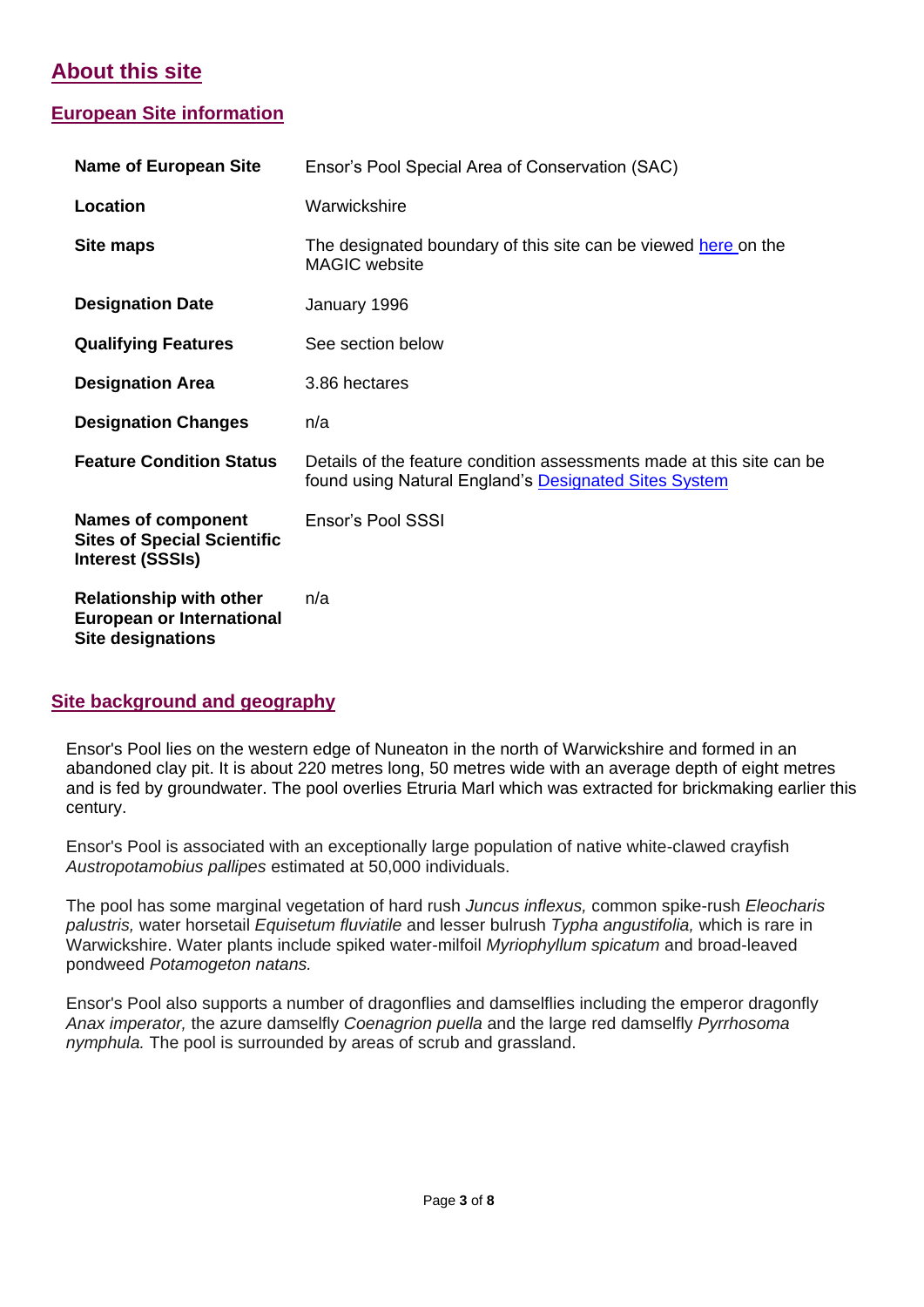# **About the qualifying features of the SAC**

The following section gives you additional, site-specific information about this SAC's qualifying features. These are the natural habitats and/or species for which this SAC has been designated.

#### **Qualifying habitats:**

N/A

#### **Qualifying Species:**

#### **S1092 White-clawed (or Atlantic stream) crayfish** *Austropotamobius pallipes*

The white-clawed crayfish lives in a diverse variety of clean aquatic habitats but especially favours hardwater streams and rivers. It is one of the UK's largest freshwater invertebrates and is our only native crayfish.

White-clawed crayfish can grow up to 12cms long and live in rivers, streams and standing waters about 1 metre deep where they hide in rocks and submerged wood. They can live up to 12 years and they usually have their first young when they are 3 years old. Females carry their eggs for 9 months until they hatch, once hatched the young hitch-hike on their mothers for a further 2 weeks.

The White-clawed crayfish was once a widespread and common species in English and Welsh rivers, but has suffered a decline of 50 – 80% across its European range in the last ten years. It is classified as 'endangered' on the IUCN red list of threatened species and is at risk of global extinction. A major threat to the native white-clawed crayfish is posed by the introduction of non-native species of crayfish, which have been farmed in Britain since the late 1970s. Crayfish plague can be introduced into a waterbody not only by entry of signal crayfish but also by water, fish or equipment that has been in contact with signals. This greatly increases the risk to remaining white-clawed crayfish populations.

Ensor's Pool SAC is a representative example of a white-clawed crayfish *Austropotamobius pallipes* site in standing water. This former marl pit has held a very large population estimated at 50,000 individuals.

The results of a 2015 survey show that the once abundant population of white-clawed crayfish has now disappeared from the SAC (Natural England, 2015. *White-clawed crayfish survey for Ensor's Pool SSSI/SAC, Warwickshire*. [Improvement Programme for England's Natura 2000 Sites \(IPENS\) Report](http://publications.naturalengland.org.uk/publication/5756899955834880) [No. IPENS065\)](http://publications.naturalengland.org.uk/publication/5756899955834880). The pool still provides a suitable habitat for crayfish with abundant emergent and submerged vegetation, under-cut banks providing potential refuges and shelter from predator and there appears to be good crayfish habitat around all of the pool.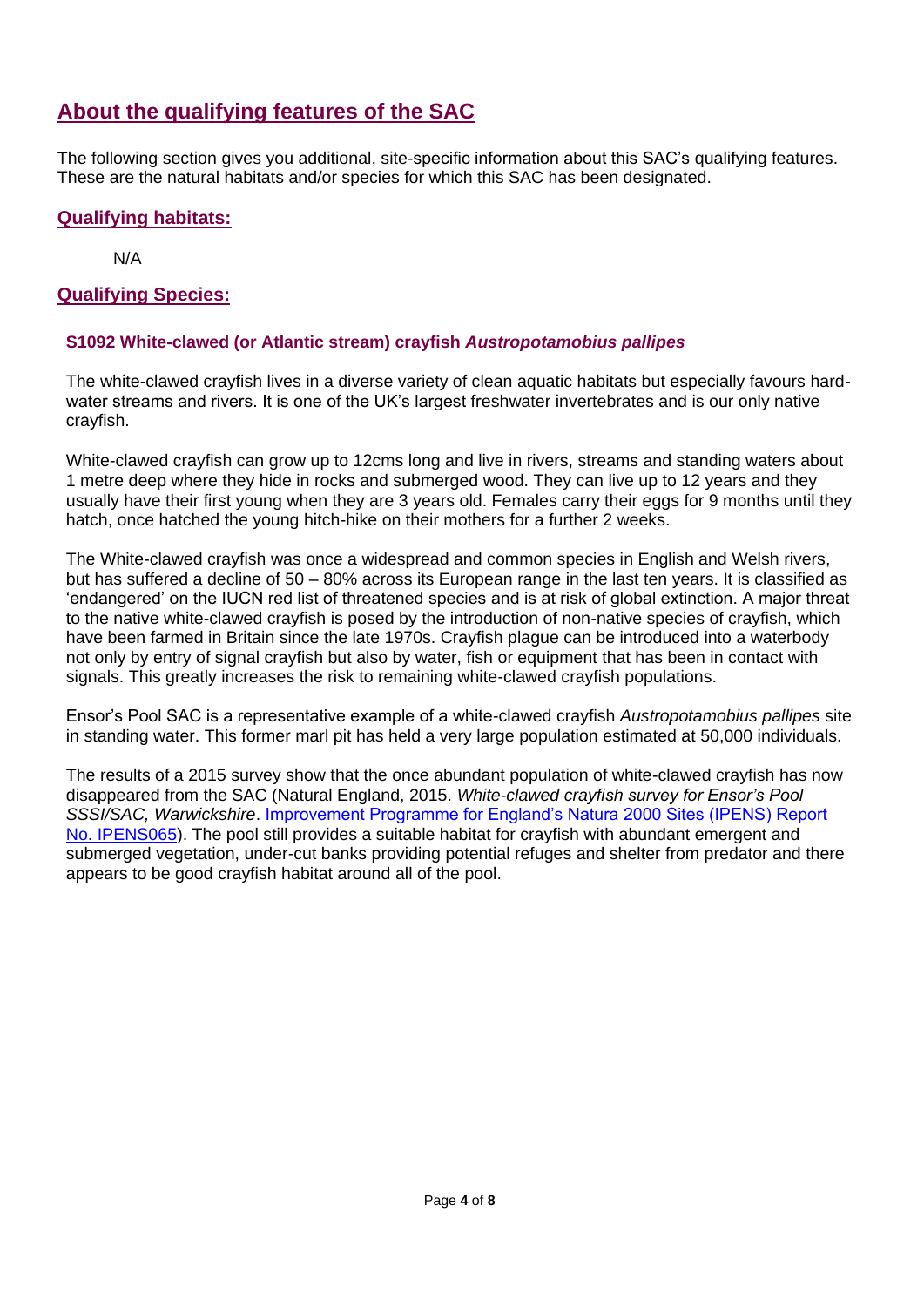### **Table 1: Supplementary Advice for S1092.** *Austropotamobius pallipes***; White-clawed (or Atlantic stream) crayfish**

|                   |                        | <b>Targets</b>                                         | <b>Supporting and Explanatory Notes</b>                                                                                    | <b>Sources of</b>                |
|-------------------|------------------------|--------------------------------------------------------|----------------------------------------------------------------------------------------------------------------------------|----------------------------------|
| <b>Attributes</b> |                        |                                                        |                                                                                                                            | site-based                       |
|                   |                        |                                                        |                                                                                                                            | evidence                         |
|                   |                        |                                                        |                                                                                                                            | (where                           |
|                   |                        |                                                        |                                                                                                                            | available)                       |
| <b>Supporting</b> | <b>Conservation</b>    | Maintain those                                         | Active and ongoing conservation management is needed to protect, maintain or                                               | <b>NATURAL</b>                   |
| processes         | measures               | management measures                                    | restore this feature at this site. Further details about the necessary conservation                                        | ENGLAND,                         |
| (on which the     |                        | (either within and/or                                  | measures for this site can be provided by contacting Natural England.                                                      | 2014. Site                       |
| feature and/or    |                        | outside the site boundary                              |                                                                                                                            | Improvement Plan:                |
| its supporting    |                        | as appropriate) which are                              | This information will typically be found within, where applicable, supporting                                              | <b>Ensor's Pool</b>              |
| habitat relies)   |                        | necessary to maintain the                              | documents such as Natura 2000 Site Improvement Plan, site management                                                       | (SIP075)                         |
|                   |                        | structure, functions and                               | strategies or plans, the Views about Management Statement for the underpinning                                             |                                  |
|                   |                        | supporting processes of                                | SSSI and/or management agreements.                                                                                         | <b>ENGLISH NATURE,</b>           |
|                   |                        | those habitats able to                                 |                                                                                                                            | 2005.                            |
|                   |                        | support white-clawed                                   |                                                                                                                            | Views about the<br>management of |
|                   |                        | crayfish.                                              |                                                                                                                            | <b>Ensor's Pools SSSI.</b>       |
|                   |                        |                                                        |                                                                                                                            |                                  |
| <b>Supporting</b> | <b>Extent of</b>       | Maintain the current extent                            | In order to contribute towards the objective of achieving an overall favourable                                            |                                  |
| habitat:          | supporting             | of the supporting habitat(s)                           | conservation status of the feature at a UK level, it is important to maintain or if                                        |                                  |
| extent and        | habitat                | associated with white-                                 | appropriate restore the extent of supporting habitats and their range within this                                          |                                  |
| distribution      |                        | clawed crayfish;                                       | SAC.                                                                                                                       |                                  |
|                   |                        |                                                        |                                                                                                                            |                                  |
|                   |                        | Standing open water with                               | The information available on the extent and distribution of supporting habitat                                             |                                  |
|                   |                        | marginal vegetation                                    | used by the feature may be approximate depending on the nature, age and                                                    |                                  |
| <b>Supporting</b> | <b>Distribution of</b> | Maintain the current                                   | A contraction in the range, or geographic spread, of the feature (and its component                                        |                                  |
| habitat: extent   | supporting<br>habitat  | distribution and continuity                            | vegetation) across the site will reduce its overall area, the local diversity and                                          |                                  |
| and distribution  |                        | of the feature's supporting<br>habitat across the site | variations in its structure and composition, and may undermine its resilience to<br>adapt to future environmental changes. |                                  |
|                   |                        |                                                        |                                                                                                                            |                                  |
|                   |                        |                                                        | Contraction may also reduce and break up the continuity of a habitat within a site                                         |                                  |
|                   |                        |                                                        | and how well the species feature is able to occupy and use habitat within the site.                                        |                                  |
|                   |                        |                                                        | Such fragmentation may have a greater amount of open edge habitat which will                                               |                                  |
|                   |                        |                                                        | differ in the amount of light, temperature, wind, and even noise that it receives                                          |                                  |
|                   |                        |                                                        | compared to its interior. These conditions may not be suitable for this feature and                                        |                                  |
|                   |                        |                                                        | this may affect its viability.                                                                                             |                                  |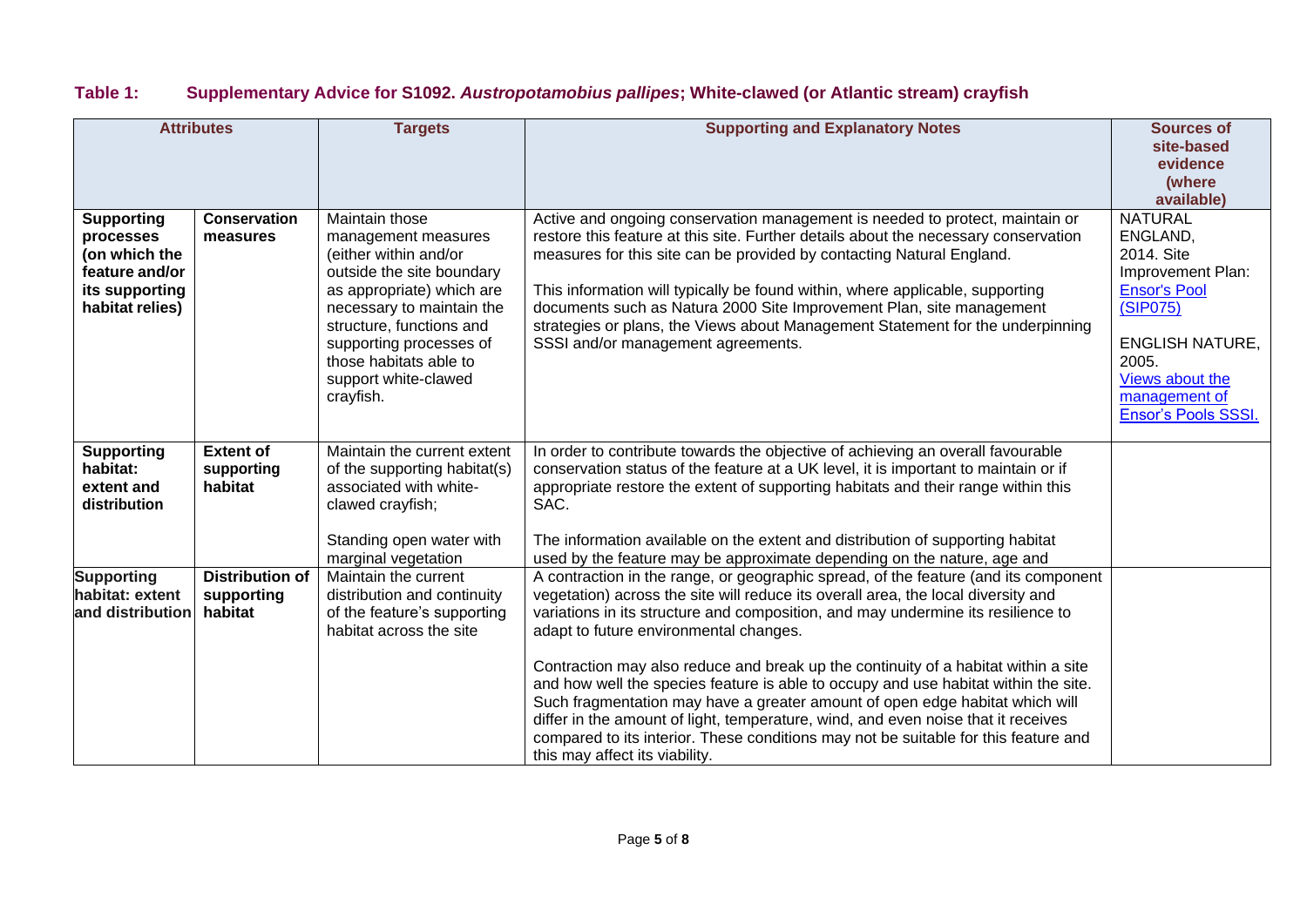| <b>Attributes</b>                                                                                      |                                     | <b>Targets</b>                                                                                                                                                  | <b>Supporting and Explanatory Notes</b>                                                                                                                                                                                                                                                                                                                                                                                                                                                                                                                                                                                                                                                                                                                                                                                                                                                                                              | <b>Sources of</b><br>site-based<br>evidence<br>(where<br>available)                                                                                                                                   |
|--------------------------------------------------------------------------------------------------------|-------------------------------------|-----------------------------------------------------------------------------------------------------------------------------------------------------------------|--------------------------------------------------------------------------------------------------------------------------------------------------------------------------------------------------------------------------------------------------------------------------------------------------------------------------------------------------------------------------------------------------------------------------------------------------------------------------------------------------------------------------------------------------------------------------------------------------------------------------------------------------------------------------------------------------------------------------------------------------------------------------------------------------------------------------------------------------------------------------------------------------------------------------------------|-------------------------------------------------------------------------------------------------------------------------------------------------------------------------------------------------------|
| <b>Supporting</b><br>processes<br>(on which the<br>feature and/or<br>its supporting<br>habitat relies) | <b>Adaptation</b><br>and resilience | Maintain the ability of the<br>feature's supporting habitat<br>to adapt or evolve to wider<br>environmental change,<br>either within or external to<br>the site | This recognises the increasing likelihood of supporting habitat features to absorb<br>or adapt to wider environmental changes. Resilience may be described as the<br>ability of an ecological system to cope with, and adapt to environmental stress and<br>change whilst retaining the same basic structure and ways of functioning. Such<br>environmental changes may include changes in sea levels, precipitation and<br>temperature for example, which are likely to affect the extent, distribution,<br>composition and functioning of a feature within a site. The vulnerability and<br>response of features to such changes will vary.<br>Using best available information, any necessary or likely adaptation or adjustment<br>by the feature and its management in response to actual or expected climatic<br>change should be allowed for, as far as practicable, in order to ensure the<br>feature's long-term viability. | <b>NATURAL</b><br>ENGLAND,<br>2015.<br><b>Climate Change</b><br>Theme Plan and<br><b>National</b><br><b>Biodiversity Climate</b><br>Change<br><b>Vulnerability</b><br><b>Assessments</b><br>(NBCCVAs) |
| Population<br>(of the<br>feature)                                                                      | <b>Population</b><br>health         | Ensure human activities<br>within or around the site do<br>not pose a significant risk<br>of plague transfer                                                    | Non-native crayfish species (such as signal crayfish) carry a fungal infection called<br>the crayfish plague (Aphanomyces astaci), which is lethal to European crayfish<br>(including our native white-clawed crayfish). It results in eradication of native<br>crayfish wherever contact is made and is known to be present in many waters and<br>across most of the UK range.<br>Human activities, such as angling and fish farming, is able to facilitate the<br>spread of non-native species and the spread of this disease if legislative<br>controls and best management practice are not followed.<br>Crayfish plague has also been an on-going threat to the white-clawed crayfish at<br>Ensor's as it can be transferred on fishing and other equipment. Although<br>angling is prohibited on Ensor's Pool, unauthorised fishing does take place,<br>despite signs at the entrances.                                        |                                                                                                                                                                                                       |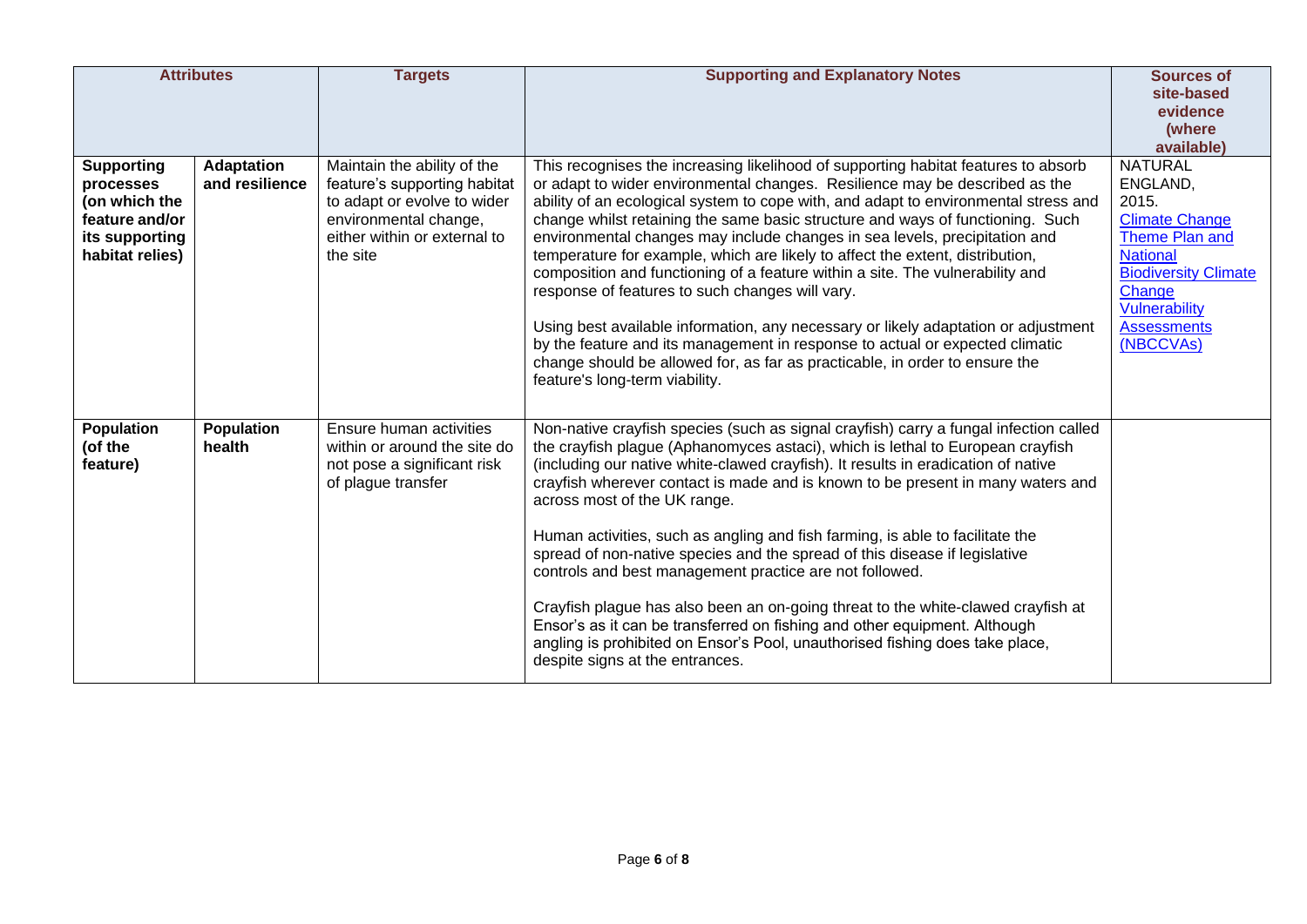|                                                         | <b>Attributes</b>           | <b>Targets</b>                                                                                                                                                                                                                                | <b>Supporting and Explanatory Notes</b>                                                                                                                                                                                                                                                                                                                                                                                                                                                                                                                                                                                                                                                                                                        | <b>Sources of</b>                                                                                                                                                                                       |
|---------------------------------------------------------|-----------------------------|-----------------------------------------------------------------------------------------------------------------------------------------------------------------------------------------------------------------------------------------------|------------------------------------------------------------------------------------------------------------------------------------------------------------------------------------------------------------------------------------------------------------------------------------------------------------------------------------------------------------------------------------------------------------------------------------------------------------------------------------------------------------------------------------------------------------------------------------------------------------------------------------------------------------------------------------------------------------------------------------------------|---------------------------------------------------------------------------------------------------------------------------------------------------------------------------------------------------------|
|                                                         |                             |                                                                                                                                                                                                                                               |                                                                                                                                                                                                                                                                                                                                                                                                                                                                                                                                                                                                                                                                                                                                                | site-based                                                                                                                                                                                              |
|                                                         |                             |                                                                                                                                                                                                                                               |                                                                                                                                                                                                                                                                                                                                                                                                                                                                                                                                                                                                                                                                                                                                                | evidence<br>(where                                                                                                                                                                                      |
|                                                         |                             |                                                                                                                                                                                                                                               |                                                                                                                                                                                                                                                                                                                                                                                                                                                                                                                                                                                                                                                                                                                                                | available)                                                                                                                                                                                              |
| <b>Population</b><br>(of the<br>feature)                | Population<br>health        | Maintain an absence of<br>non-native crayfish within<br>the site                                                                                                                                                                              | Non-native crayfish species (such as signal crayfish) carry a fungal infection called<br>the crayfish plague (Aphanomyces astaci), which is lethal to European crayfish<br>(including our native white-clawed crayfish) and has resulted in their eradication<br>from a number of waters in England.<br>The presence of these non-native species within or close to the SAC may<br>adversely affect the abundance, health and viability of the native crayfish<br>feature.                                                                                                                                                                                                                                                                     | <b>NATURAL</b><br>ENGLAND,<br>2015. White-<br>clawed crayfish<br>survey for Ensor's<br>Pool SSSI/SAC,<br>Warwickshire.<br>Improvement<br>Programme for<br><b>England's Natura</b><br>2000 Sites (IPENS) |
|                                                         |                             |                                                                                                                                                                                                                                               |                                                                                                                                                                                                                                                                                                                                                                                                                                                                                                                                                                                                                                                                                                                                                | <b>Report No</b><br>IPENS065                                                                                                                                                                            |
| <b>Supporting</b><br>habitat:<br>structure/<br>function | <b>Shoreline</b><br>refugia | Maintain the current extent<br>and diversity of shoreline<br>refuges associated with the<br>water body, such as<br>submerged tree roots,<br>bank crevices and marginal<br>vegetation                                                          | White-clawed crayfish of all ages need refuges, or places to shelter or hide.<br>Juvenile crayfish are especially vulnerable to predation by fish, ducks and other<br>water birds, otter and mink, carnivorous dragonfly larvae and other predatory<br>invertebrates, including adult crayfish.<br>Crayfish are also vulnerable to high flows in watercourses, when they can be<br>washed away from favourable habitats and stranded, crushed or eaten. Pools,<br>exposed tree root systems and marginal shallows are important high-flow refugia                                                                                                                                                                                              |                                                                                                                                                                                                         |
| <b>Supporting</b><br>habitat:<br>structure/<br>function | <b>Water quality:</b>       | Maintain supporting habitat<br>at 'Good' biological status<br>(i.e. compliance with<br>relevant Environmental<br>Quality Standards) in order<br>to provide the necessary<br>conditions to support a<br>population of white-clawed<br>crayfish | Good water quality is important to this feature to ensure sufficient availability of prey<br>which includes worms, insect larvae, snails, small fish, macrophytes and algae.<br>Poor water quality and inadequate quantities of water can adversely affect the<br>structure and function of this supporting habitat type.<br>Typically, meeting the surface water and groundwater environmental standards set<br>out by the Water Framework Directive (WFD 2000/60/EC) will also be sufficient to<br>support the achievement of SAC Conservation Objectives but in some cases more<br>stringent standards may be needed. Further site-specific investigations may be<br>required to establish appropriate water quality standards for the SAC. |                                                                                                                                                                                                         |
| <b>Supporting</b>                                       | Water pH                    | Maintain pH levels at within                                                                                                                                                                                                                  | Higher pH levels as part of supporting water habitat chemistry maximise the                                                                                                                                                                                                                                                                                                                                                                                                                                                                                                                                                                                                                                                                    |                                                                                                                                                                                                         |
| habitat:                                                |                             | the range $6.5 - 9$                                                                                                                                                                                                                           | survival and growth of crayfish.                                                                                                                                                                                                                                                                                                                                                                                                                                                                                                                                                                                                                                                                                                               |                                                                                                                                                                                                         |
| <b>Supporting</b>                                       | <b>Un-ionised</b>           | Maintain ammonia levels at                                                                                                                                                                                                                    | High level of ammonia in watercourses, derived from organic pollution, is likely to                                                                                                                                                                                                                                                                                                                                                                                                                                                                                                                                                                                                                                                            |                                                                                                                                                                                                         |
| habitat:<br>structure/                                  | Ammonia                     | or to less than 0.6mg NH3<br>I-1 throughout the site                                                                                                                                                                                          | be toxic to white-clawed crayfish.                                                                                                                                                                                                                                                                                                                                                                                                                                                                                                                                                                                                                                                                                                             |                                                                                                                                                                                                         |